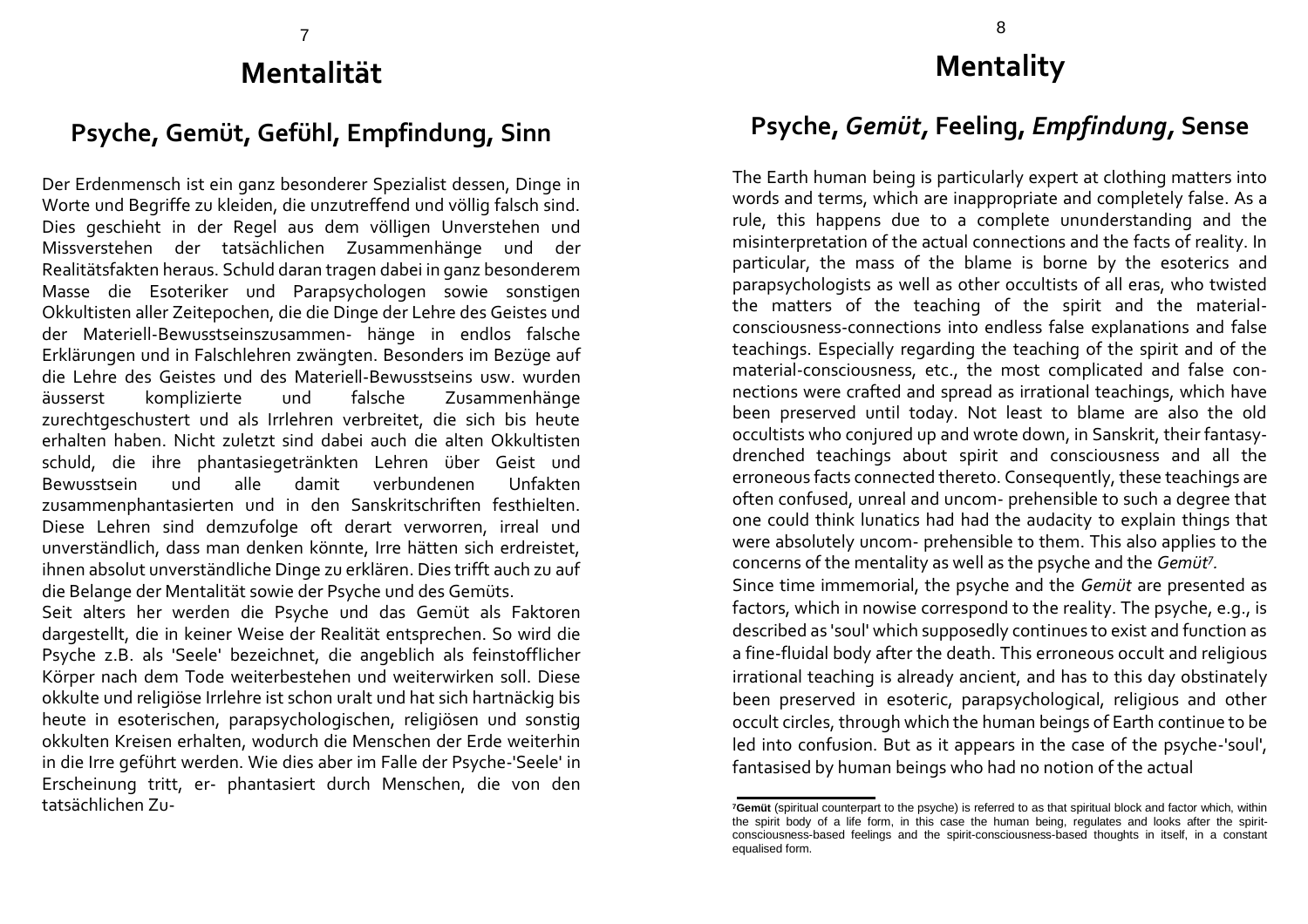sammenhängen der Belange des Geistes und des Materiell-Bewusstseins sowie allen damit verbundenen Faktoren keinerlei Ahnung hatten, so geschieht dies auch mit dem Gemüt. Dieses nämlich wird als ein Faktor des physischen Körpers dargestellt, der angeblich das Gefühlsleben usw. des Menschen speichern und wiedergeben soll, weshalb auch von einem 'Gemütsmenschen' gesprochen wird, wenn dieser in einer bestimmten Form geartet ist. Das Gemüt jedoch hat wahrheitlich keinerlei Bewandtnis damit, denn es gehört nicht zum materiellen Körperbereich.

**Psyche** wird jener halbmaterielle Block und Faktor genannt, der im materiellen Körper einer Lebensform, in diesem Fall beim Menschen, das materiell-bewusstseinsmässige Gefühl und die materiellbewusstseinsmässigen Gedanken in sich ordnet und verwaltet in negativer oder positiver Folge, woraus sich eine negative oder positive Unausgeglichenheit oder eine neutralpositive Ausgeglichenheit ergibt, wodurch der Mensch dann eben negativ oder positiv unausgeglichen oder neutral-positiv ausgeglichen ist. Positiv oder negativ unausgeglichen bedeutet für die Psyche, dass diese in der einen oder anderen Form ausgeartet ist, während neutral-positiv ausgeglichen bedeutet, dass eine Ausgeglichenheit vorhanden ist in der Psyche, die gleichermassen in gleichen Werten aus Negativ und Positiv besteht, wodurch also nicht eine Ausartung zum Negativen oder Positiven in Erscheinung tritt, sondern eben eine Gleichmässigkeit und somit eine ausgeglichene Harmonie.

**Gemüt** wird jener geistige Block und Faktor genannt, der im Geistkörper einer Lebensform, in diesem Fall beim Menschen, das geist-bewusstseinsmässige Fühlen und die geist-bewusstseinsmässigen Gedanken in sich ordnet und verwaltet in stets ausgeglichener Form. Im Gegensatz zur Psyche kann das Gemüt des Geistbereiches nicht durch negative Kräfte, wie z.B. negative Gedanken usw., beeinflusst werden, sondern nur durch neutralpositive, was also bedeutet, dass in das Gemüt nur Kräfte eindringen, die einer ausgeglichenen Form von Positiv und Negativ

connections of the concerns of the spirit and the material-consciousness, as well as all their connecting factors, so it also happens with the *Gemüt.* Namely, this is presented as a factor of the physical body, supposedly storing and reflecting the feelinglife, etc. of a human being, which is why a *'Gemütsmenschen<sup>16</sup>*becomes spoken of, if the human being has taken a distinct form. However, the *Gemüt* truthly does not correspond to this explanation because it does not belong to the realm of the material body.

**Psyche** is referred to as that half-material block and factor which, within the material body of a life form, in this case the human being, regulates and looks after the material-consciousness-based feeling<sup>89</sup> <sup>10</sup> \* and the material-consciousness-based thoughts in itself, in negative or positive consequence, from which results a negative or positive unequalisedness or a neutral-positive equalised- ness through which the human being is then simply negatively or positively unequalised or neutral-positively equalised. To be positively or negatively unequalised means for the psyche to be *aus- geartet'<sup>0</sup>* in one or the other form, while neutral-positively equalised means that an equalisedness exists in the psyche, consisting of equal values of negative and positive, through which no *Ausartung"* toward the negative or positive steps forth, but simply an equality and with that an equalised harmony.

*Gemüt* is referred to as that spiritual block and factor which, within the spirit body of a life form, in this case the human being, regulates and looks after the spirit-consciousness-based feelings<sup>12</sup> and the spiritconsciousness-based thoughts in itself, in a constant equalised form. Contrary to the psyche, the *Gemüt* of the spirit-realm cannot be influenced by negative powers, as e.g., negative thoughts, etc., but only by neutral-positive ones, which therefore means that only powers corresponding to an

**9 feeling =** Gefühl, das *noun* **| <sup>1</sup> Reeling =** Fühlen, das *noun*

**<sup>10</sup>ausgeartet** *adjective* **| <sup>1</sup> 'Ausartung, die** noun

**<sup>8</sup>Gemutsmenschen** is generally understood by German speaking people as follows:

In a narrower sense, the "Gemütsmensch" is a human being, wno radiates equanimity and does not get worked up easily... (see glossary p. 212)

The German words 'Gefühl', 'Fühlen' and 'Erfülen' have all been translated as 'feeling' in English. However, there exists a unique explanation for each of these terms, see glossary, (p. 210-211)

<sup>-</sup> Having got very badly out of the control of the good nature or of a good kind/form.